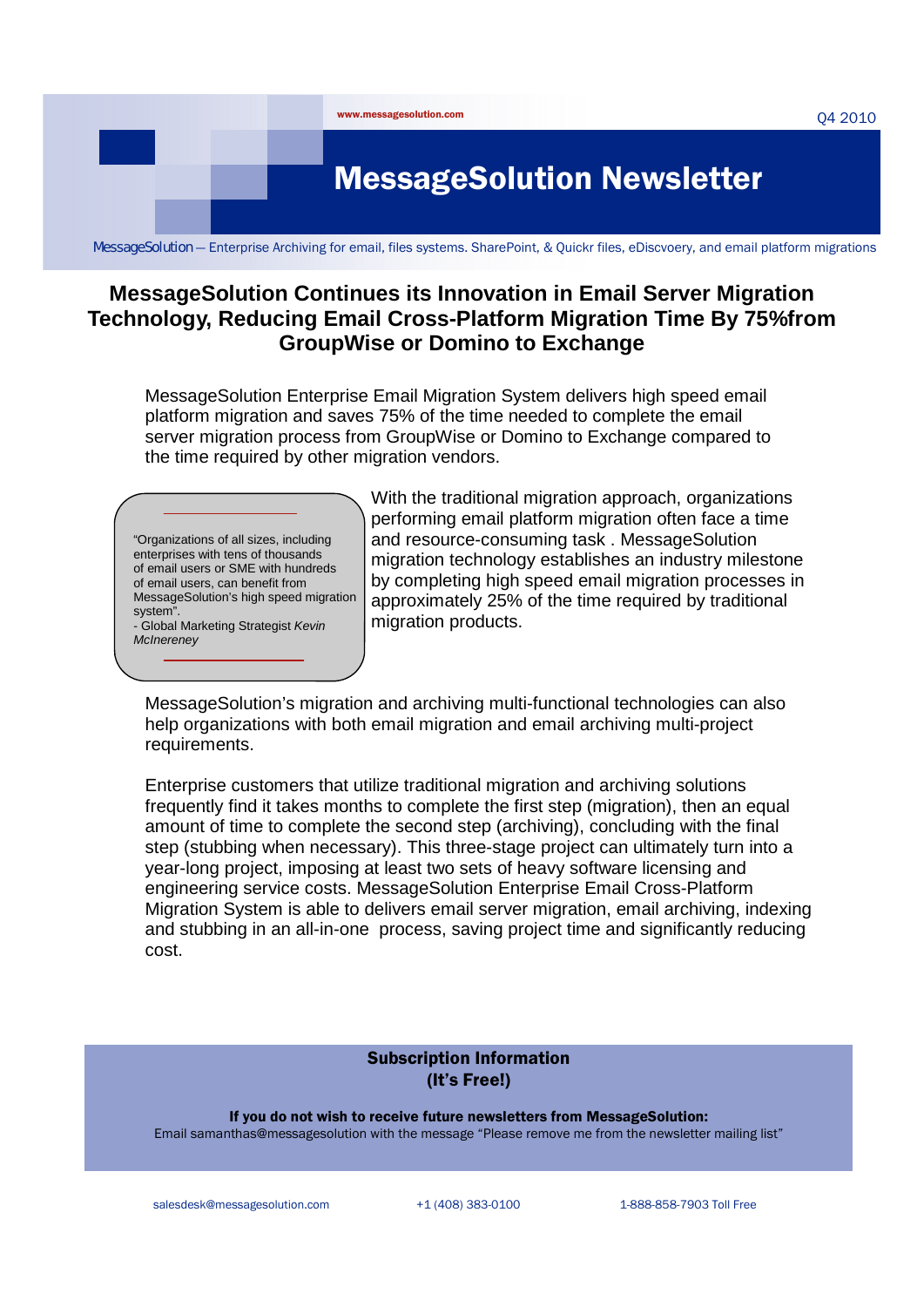

### Check Out MessageSolution's Upcoming Promotion

Coming soon at MessageSolution, we will be offering a special promotion! In the first quarter of 2011, we're offering FREE File Archiving or SharePoint Archiving solution compliance module if you select our Enterprise Email Archiving solution; or FREE Email Archiving compliance module when you select MessageSolution Enterprise Migration System.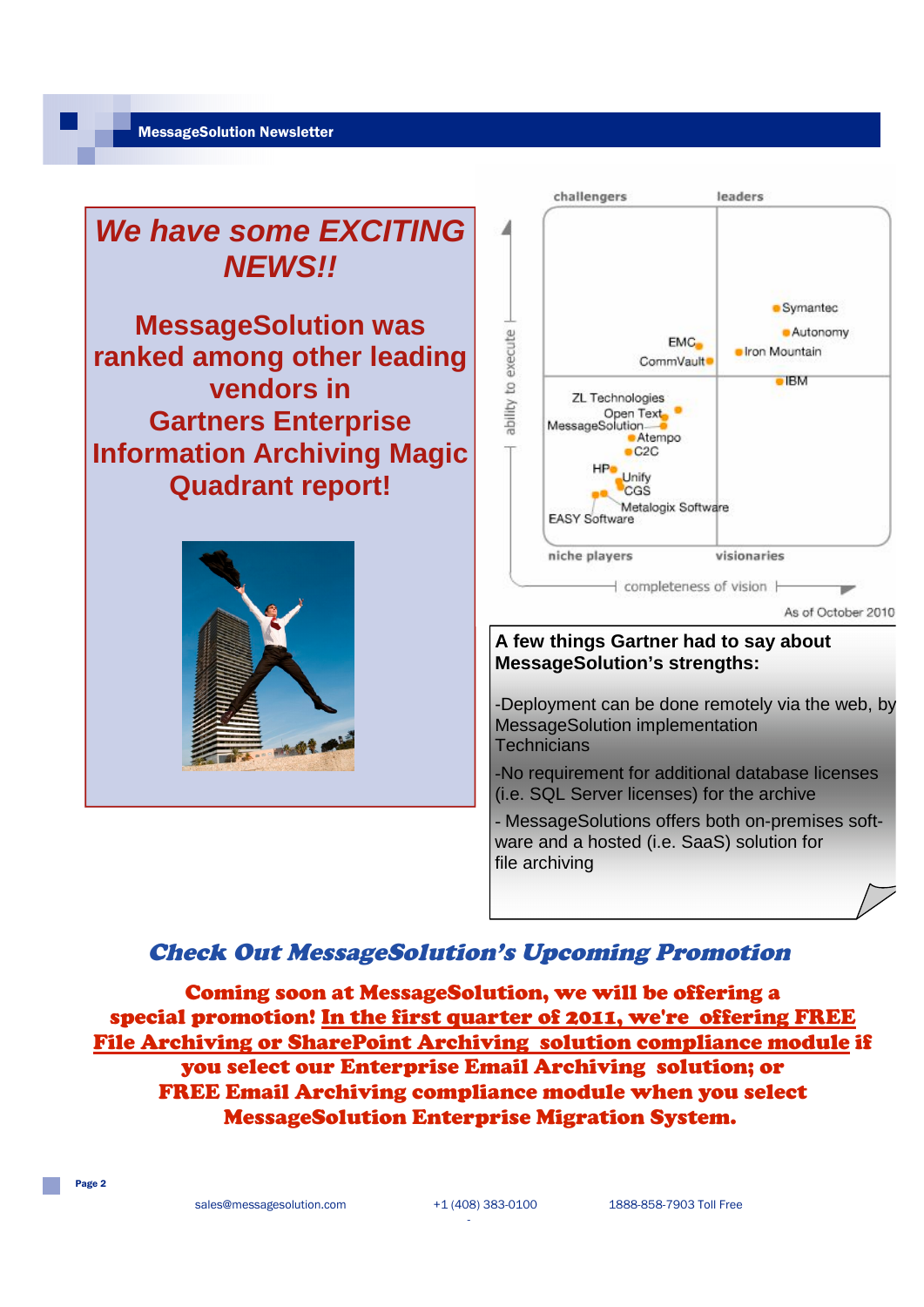www.messagesolution.com

# Welcome a few of our new Customers & Partners!

**Texas A & M - A top ranked University in the US by the Wall Street Journal .**

**Toyota Boshoku Europe - The largest auto maker in the world.**

**Total Upstream Companies - The largest oil & gas distribution network in Nigeria.**

**China Construction Bank - One of the top four state owned banks in China.**

**Gelita - The world leader in Gelatin manufacturing.** 

**The Federal Highway Agency Of Ministry Of Transportation Of The Russian Federation selected MessageSolution for their large Exchange project.**

#### **PARTNER SECTION**

**As a member of the MessageSolution Partners Network, your organization is eligible to receive 5-10% of the purchasing price for any organization you refer to MessageSolution that purchases MessageSolution products or services.**

**For more information on our referral program, please contact your MessageSolution Account Manager or call +1 408 383-0100.**

**Also welcome; R&K Solutions, Walworth County, Texas Pipe &Supply, courtesy of MDL Systems, and Whananui District Health Board**

# **MessageSolution is now on Facebook and Twitter! Become a fan and friend of ours!**

*http://www.facebook.com/MessageSolution http://twitter.com/GlobalArchiving*

Page 3